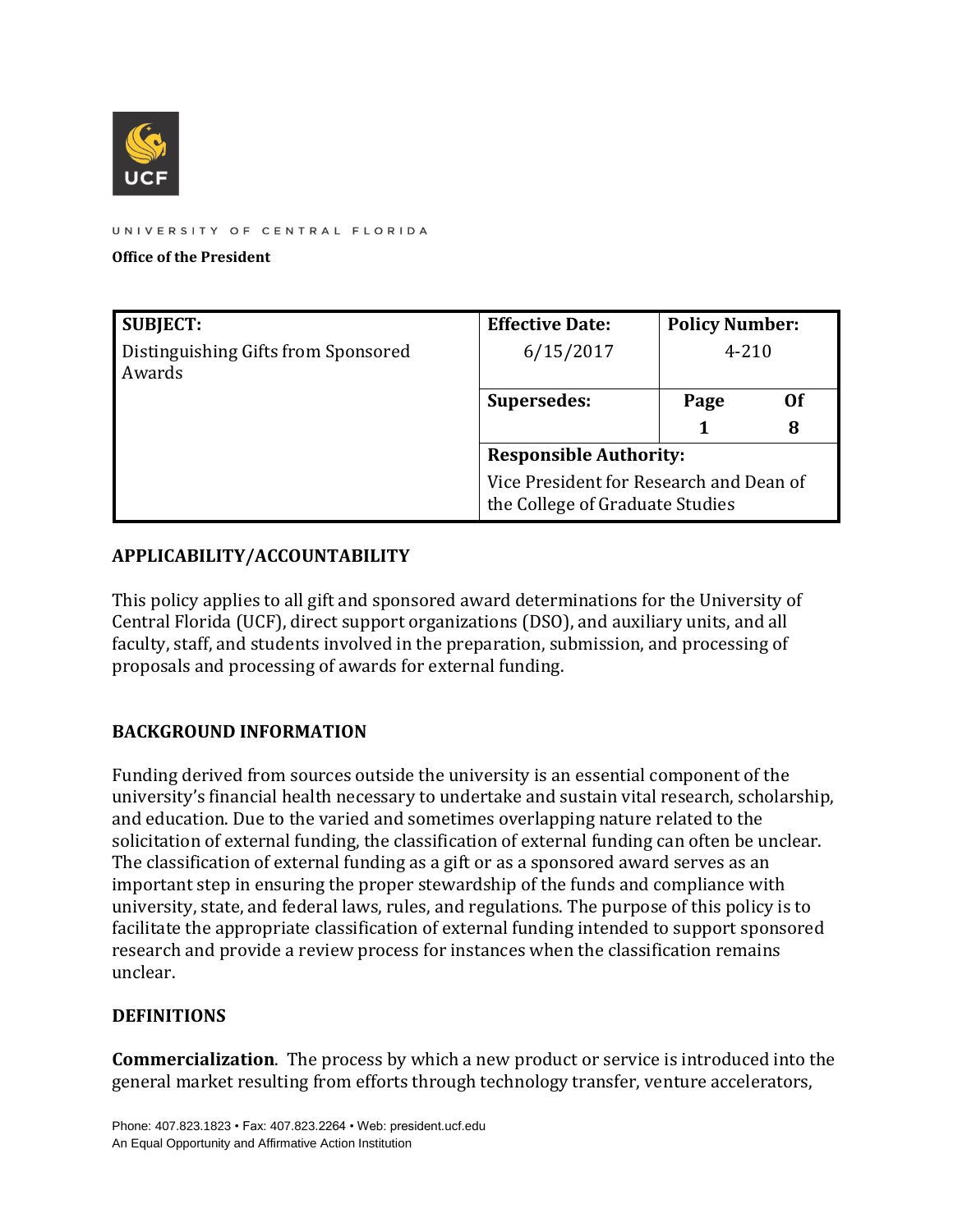business incubation, and other leading innovative programs supporting entrepreneurial efforts of students and faculty, as well as the local ecosystem.

**Development**. The systematic use of knowledge and understanding gained from research directed toward the production of useful materials, devices, systems, or methods, including design and development of prototypes and processes.

**Gift**. A voluntary, non-reciprocal transfer of money or property by a donor, for the charitable purpose designated by the donor. The donor does not expect anything of value in return other than recognition and must release control over the gift. Such gifts may include cash, securities, property, bequests, and gifts-in-kind.

**Research**. A systematic study directed toward fuller scientific knowledge or understanding of the subject studied. Research includes all research activities, both basic and applied, and all development activities, including the training of individuals in research techniques where such activities utilize the same facilities as other research and development activities

**Sponsored Award**. External funding received for the purpose of supporting sponsored research.

**Sponsored Research**. Research executed by university employees using any university space, facilities, materials, equipment, or property which is financed by contract payments, grants or gifts from any source (UCF Regulation UCF-2.027). Sponsored Research supports research and development, but it also includes instruction, training, professional development, curriculum development, community and public service projects, and Commercialization. Sponsored Research funding instruments also includes cooperative agreement, consortium agreement, and donation.

### **POLICY STATEMENT**

The university must manage all funds received in accordance with applicable federal, state, and local laws, and with the specific terms and conditions of any grant, contract, or gift. The university's procedures, oversight, and compliance can differ depending on whether funds received are categorized as a gift or sponsored award. It is the policy of the university that all external support is properly classified, processed, and administered as either a gift or sponsored award per the definitions of this policy and that neither the process by which funds are acquired or the source of the external funding, nor the term "gift" or "grant" will determine how the funds should be classified and administered. The proper administration of external funding is based on the terms and conditions of the funds received.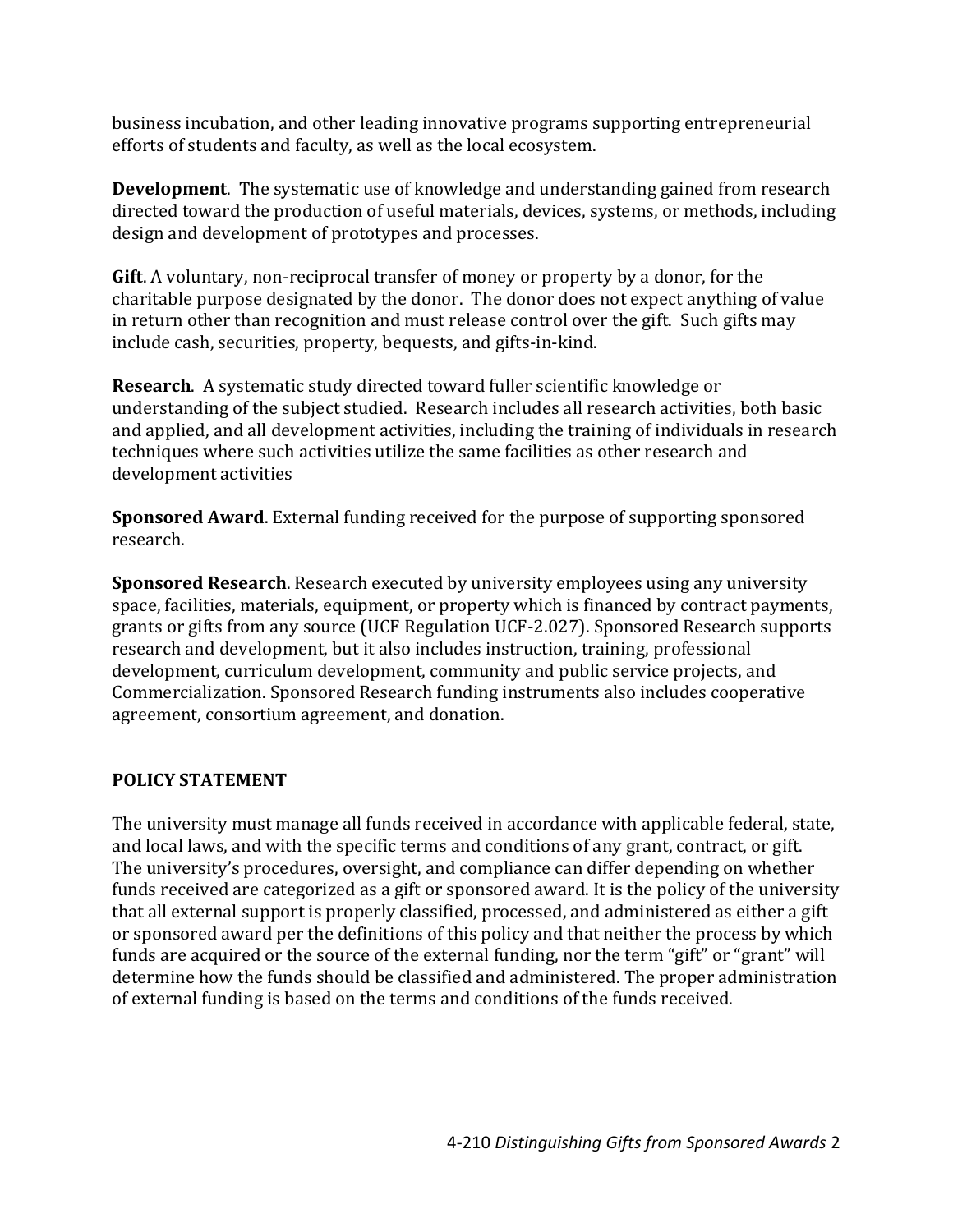### Criteria for Classification

The following criteria define how classification of external funds as a gift or sponsored award is determined. However, the presence of all criteria are not necessary and should not prevent an award from being classified as either a gift or sponsored award.

A gift is made with a primarily philanthropic intent as a voluntary, non-reciprocal transfer of assets to UCF. For funds to be determined as a gift, generally the following criteria are met:

- There are no contractual requirements imposed on UCF, except when a gift is designated for a specific purpose;
- The donor does not expect to receive goods or services in return for the gift other than recognition;
- The award is irrevocable, with or without an expectation by the donor of the timing of expenditures; and
- There is no formal required fiscal accountability beyond those required as part of good stewardship.

A sponsored award in contrast to a gift, will be considered a sponsored project agreement if the following criteria are met and will be administered consistent with the university's policies and procedures for sponsored programs:

- The project commits UCF to a specific line of scholarly or scientific inquiry, typically documented by a statement of work or research plan;
- The project requires a specific commitment of personnel effort, deliverables, or milestones;
- Project activities are budgeted, and the award includes conditions for fiscal reports, audits, or invoicing;
- The project may require that unexpended funds be returned to the sponsor at the end of the project period; and
- The agreement provides for the disposition of either tangible property or intangible property, which may result from the project.

Administration of Gifts or Sponsored Awards

The Office of Research & Commercialization (ORC) and the University of Central Florida Research Foundation (UCF RF) are authorized to negotiate, enter into, and execute sponsored research contracts; to solicit and accept research grants and donations; and to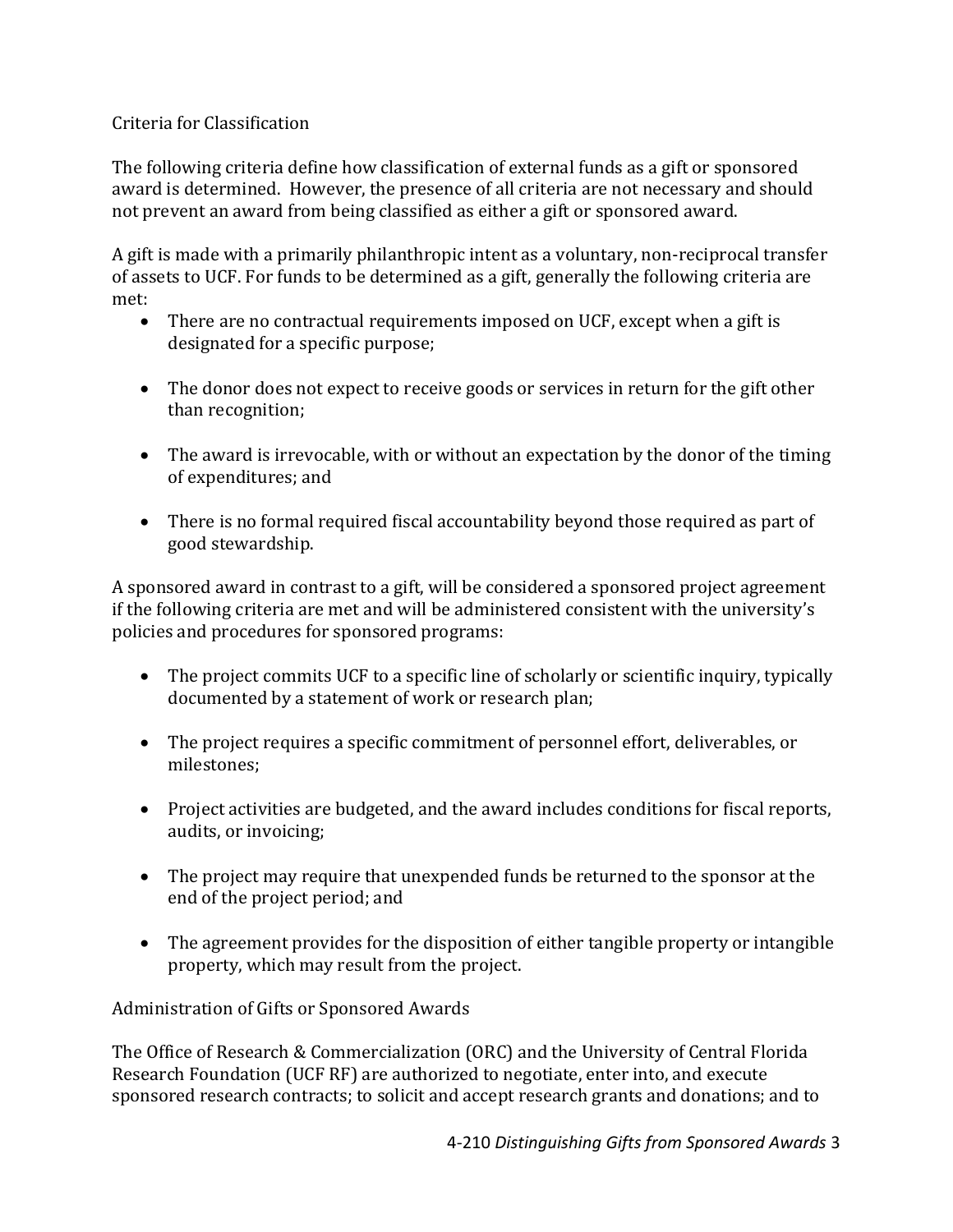fix and collect fees, other payments and donations that may accrue from sponsored research awards (F.S.1004.22(3),UCF Regulation 2.027), and UCF Policy 2-107.4.

The University of Central Florida Foundation (UCF Foundation) is authorized to supervise and manage all fund-raising activities, fund-raising programs, development employees, and the solicitation and stewardship of gifts (UCF Policy 2-202.1).

While ORC, UCF RF, and the UCF Foundation are all engaged in solicitation efforts and the acceptance of payments and donations on behalf of the university, all are expected to be responsible for following the procedures required by the university when classifying, accepting and administering funds solicited. Funds solicited by the UCF Foundation that are classified per this policy as a sponsored award will be immediately transferred to ORC or UCF RF for acceptance and administration as appropriate.

## **PROCEDURES**

The sponsored research award terms and conditions and the gift terms in conjunction with this policy will determine the classification of external funds received as either a gift or sponsored award. The indirect cost recovery rate will not be the basis for the appropriate classification. Gift funds used for research and development purposes must be assigned to the UCF RF for compliance review, administrative oversight, and proper fiscal treatment and monitoring.

When the classification of a gift or sponsored award is not clear, the designated representatives of ORC, UCF RF, and UCF Foundation will coordinate to reach a determination as to whether the external funding is a gift or a sponsored research award. In cases of uncertainty or dispute about the appropriate classification of external funds received, the UCF Office of the General Counsel will be the final arbiter. Guidance on classifying external funding received is provided in Table 1. Gift vs Sponsored Award Quick Reference.

### **RELATED INFORMATION**

*UCF Regulation 2.207* Sponsored Research [http://regulations.ucf.edu/docs/notices/2.027SponsoredResearch\\_Aug09.pdf](http://regulations.ucf.edu/docs/notices/2.027SponsoredResearch_Aug09.pdf)

UCF Policy 2-207.4 Signature Authority http://policies.ucf.edu/documents/2-107.3SignatureAuthorityPolicy.pdf

*UCF Policy* 2-202.1 UCF Foundation Solicitation of Charitable Gifts: [http://policies.ucf.edu/documents/2-](http://policies.ucf.edu/documents/2-202.1UCFFoundationSolicitationOfCharitableGifts.pdf) [202.1UCFFoundationSolicitationOfCharitableGifts.pdf.](http://policies.ucf.edu/documents/2-202.1UCFFoundationSolicitationOfCharitableGifts.pdf)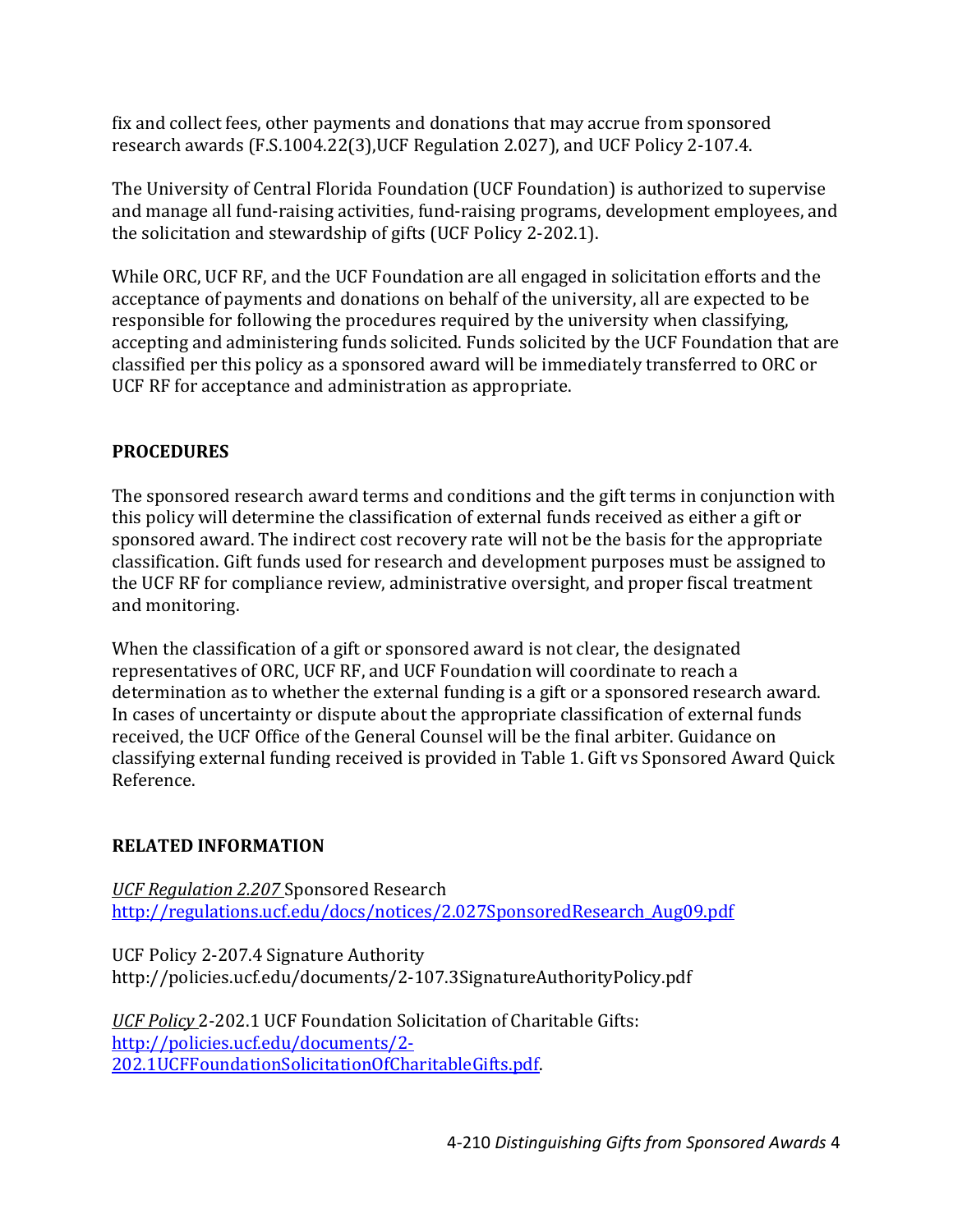#### **RELATED DOCUMENTS**

Florida Statute Title XLVIII, Chapter 1004.22 Divisions of sponsored research at state universities.

Florida Statute Title XLVIII, Chapter 1004.28 Direct-support organizations; use of property; board of directors; activities, audit; facilities.

Gift vs Sponsored Award Quick Reference

Frequently Asked Questions: Gift vs Sponsored Award

Memorandum of Understanding between UCF RF and UCF Foundation

#### **CONTACTS**

University of Central Florida, Office of Research & Commercialization, 12201 Research Parkway, Suite 501, Orlando FL 32826, phone (407) 823-3778.

#### **INITIATING AUTHORITY**

Vice President for Research and Dean of the College of Graduate Studies

| <b>POLICY APPROVAL</b><br>(For use by the Office of the President)                                               |                                                            |  |  |  |
|------------------------------------------------------------------------------------------------------------------|------------------------------------------------------------|--|--|--|
| Policy Number: 4-210                                                                                             |                                                            |  |  |  |
| <b>Initiating Authority:</b><br>University Policies and<br>Procedures Committee Chair:<br>President or Designee: | Date: $6/15/2017$<br>Date: $\left[ \circ \right]$<br>Date: |  |  |  |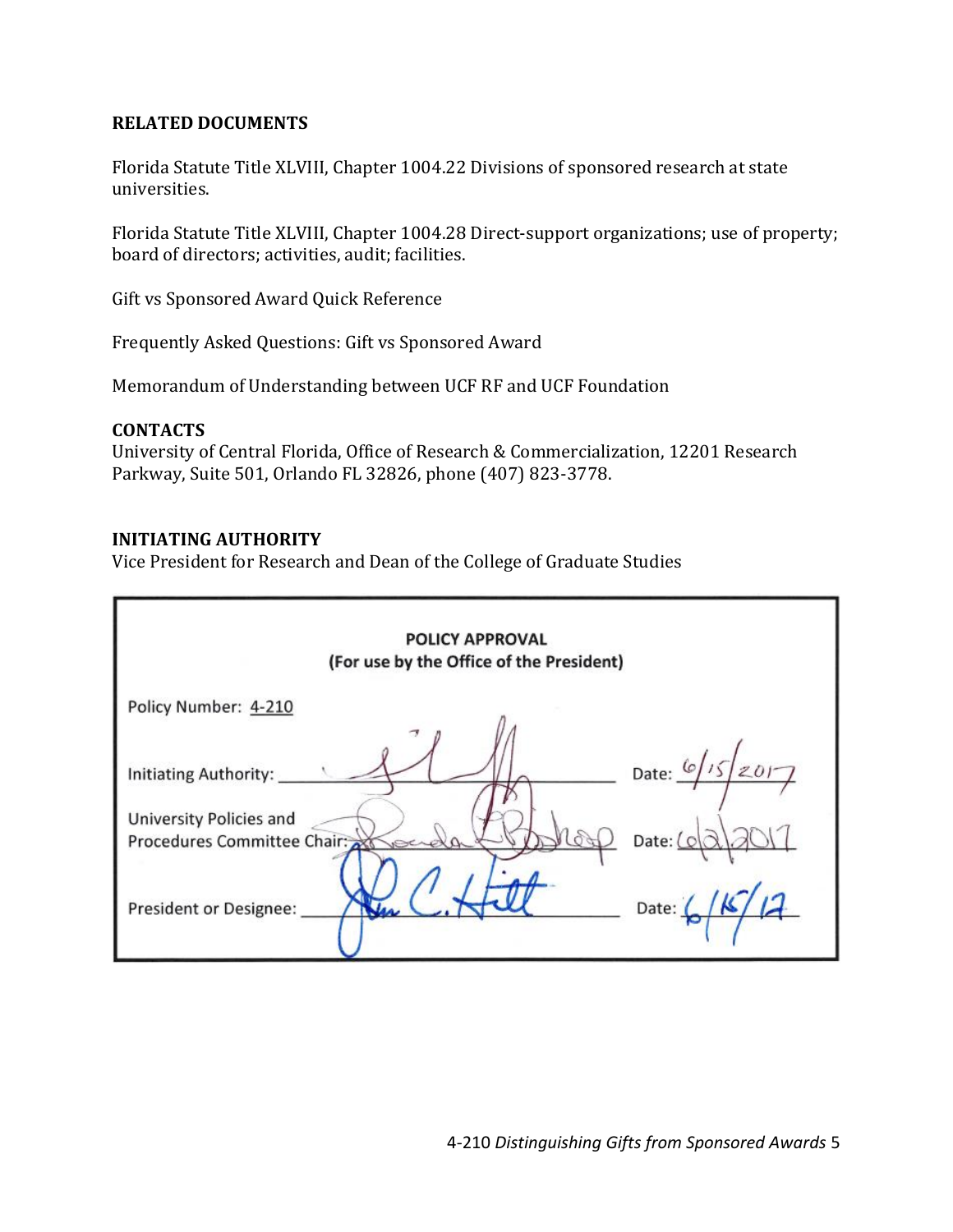# **Table 1. Policy on Distinguishing Gifts vs Sponsored Award**

## **Quick Reference Summary**

The purpose of this document is to assist in distinguishing a gift from a sponsored activity. The table highlights general characteristics of these two funding categories.

|                                                      | Gift                                                                                                                                                                                                                                                                                                                                             | <b>Sponsored Award</b>                                                                                                                                                                                                                                                                                                 |
|------------------------------------------------------|--------------------------------------------------------------------------------------------------------------------------------------------------------------------------------------------------------------------------------------------------------------------------------------------------------------------------------------------------|------------------------------------------------------------------------------------------------------------------------------------------------------------------------------------------------------------------------------------------------------------------------------------------------------------------------|
| Benefit received by funder from<br>activities funded | Serves philanthropic or<br>personal interest of funder,<br>does not serve the primary                                                                                                                                                                                                                                                            | Serves the primary business or<br>mission interest of the funder,<br>whose basic activities are                                                                                                                                                                                                                        |
|                                                      | business purpose of the funder;<br>received without any<br>expectation of or receipt of<br>direct economic benefit                                                                                                                                                                                                                               | integrally related to the research<br>plan; benefit received                                                                                                                                                                                                                                                           |
| Specificity of intent of funder                      | Donor intends the funds to be a<br>charitable gift, as reflected by<br>the absence of quid pro quo; the<br>gift should be used for the<br>substantial benefit of the<br>university; conditions<br>stipulated should be reasonable<br>and serve to direct the funds to<br>areas such as infrastructure,<br>operations, scholarship,<br>endowments | Funder states programmatic<br>objectives to be achieved;<br>typically the result of an outcome<br>driven proposal; generally for<br>research but may be for<br>instruction, public service,<br>training, or other sponsored<br>program activity; defined<br>objectives, strategies, work<br>plans, and/or deliverables |
| Value exchanged                                      | Funder essentially receives no<br>personal or institutional value<br>in return for the funds given,<br>other than intellectual<br>satisfaction that the activities<br>have been undertaken; no<br>deliverable for work performed<br>or activities accomplished                                                                                   | Funder expects and receives<br>implementation of and/or report<br>of university's funded activities;<br>funder's own mission and/or<br>research agenda is advanced<br>through the university's funded<br>activities; deliverable provided;<br>intellectual property ownership<br>rights                                |
| Scope of work                                        | More generally defined;<br>typically no time frame or<br>period of performance. No<br>involvement of human or<br>animal subjects, hazardous<br>materials, proprietary<br>materials, data rights or<br>subcontracts to third parties.                                                                                                             | More specifically defined with a<br>clear period of performance;<br>project may involve use of<br>human subjects (IRB) and/or<br>animal subjects (IACUC),<br>hazardous materials; proprietary<br>materials; data rights;<br>subcontract efforts to a third<br>party                                                    |
| Persons performing funded<br>activities              | Often left to the discretion of<br>the university, college, research<br>center, program or one named<br>individual                                                                                                                                                                                                                               | Key personnel are named in the<br>proposal/scope of work; changes<br>to key personnel require pre-<br>approval from funder; funded<br>based on the technical expertise<br>of the key personnel; export<br>control restrictions                                                                                         |
| <b>Budget specificity and restrictions</b>           | Budget is general in nature and<br>terms; funder pre-approvals are                                                                                                                                                                                                                                                                               | Budgets are specific; may<br>require variances to be pre-                                                                                                                                                                                                                                                              |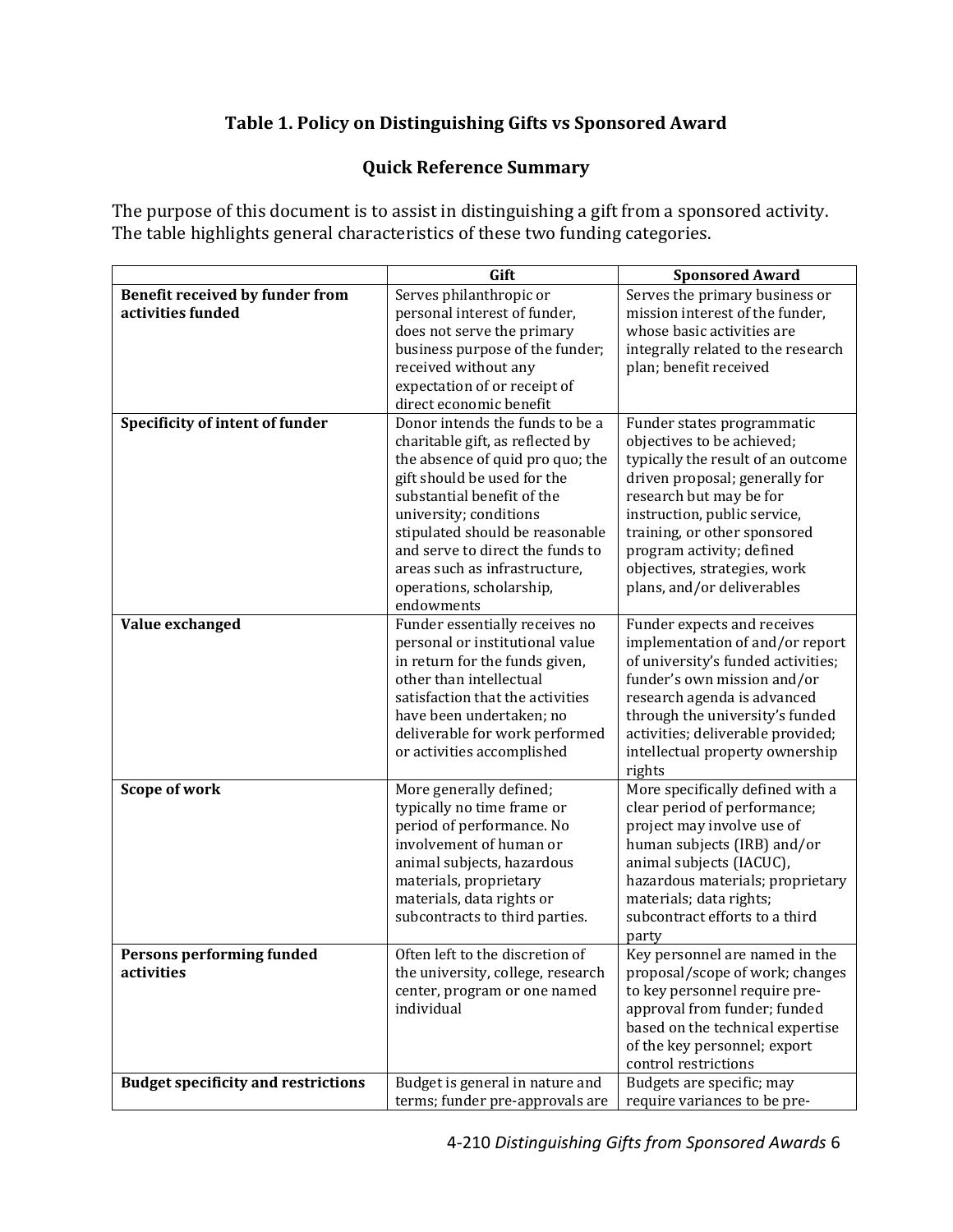|                                        | not required as long as funds<br>are used for donors intended<br>purpose                                                       | approved by the funder; deems<br>certain costs as unallowable;<br>effort reporting                                                                                                                                                                                |
|----------------------------------------|--------------------------------------------------------------------------------------------------------------------------------|-------------------------------------------------------------------------------------------------------------------------------------------------------------------------------------------------------------------------------------------------------------------|
| <b>Progress reports</b>                | May be required but are most<br>often general in nature and<br>content                                                         | Required, must outline progress<br>toward the specific<br>outcomes/scope of work                                                                                                                                                                                  |
| <b>Terms of funding</b>                | Less detailed                                                                                                                  | Often detailed; use of the funds<br>stated; may include budgetary<br>restrictions or prior approval<br>requirements; payment may be<br>contingent upon programmatic<br>accomplishments or other<br>detailed reporting                                             |
| <b>Accountability for use of funds</b> | More moral than legal; no<br>penalties for failing to use the<br>funds                                                         | May require fiscal reporting;<br>invoice requirements; return of<br>unallowable expenses; audit<br>requirements; oversight for<br>conflict of interest                                                                                                            |
| Ability of funder to recoup funds      | Funds are awarded irrevocably                                                                                                  | Establishes the ability to<br>terminate the funding agreement<br>and/or demand repayment of<br>funds if scope of work has not<br>been completed; return of<br>unspent funds upon termination<br>and/or expiration of agreement;<br>return of unallowable expenses |
| <b>Method of documentation</b>         | Check; letter of intent; gift<br>agreement                                                                                     | Binding, typically signed by both<br>parties                                                                                                                                                                                                                      |
| <b>Funding Source</b>                  | Individuals<br>Non-Profit Organizations<br>Corporations<br><b>Corporate Foundations</b><br>Family or individual<br>Foundations | <b>Government Agencies</b><br>Non-Profit Organizations<br>Foundations<br>Corporations<br><b>Corporate Foundations</b><br><b>State Agencies</b><br>Local/County Government<br>Agencies<br><b>Foreign Entities</b>                                                  |